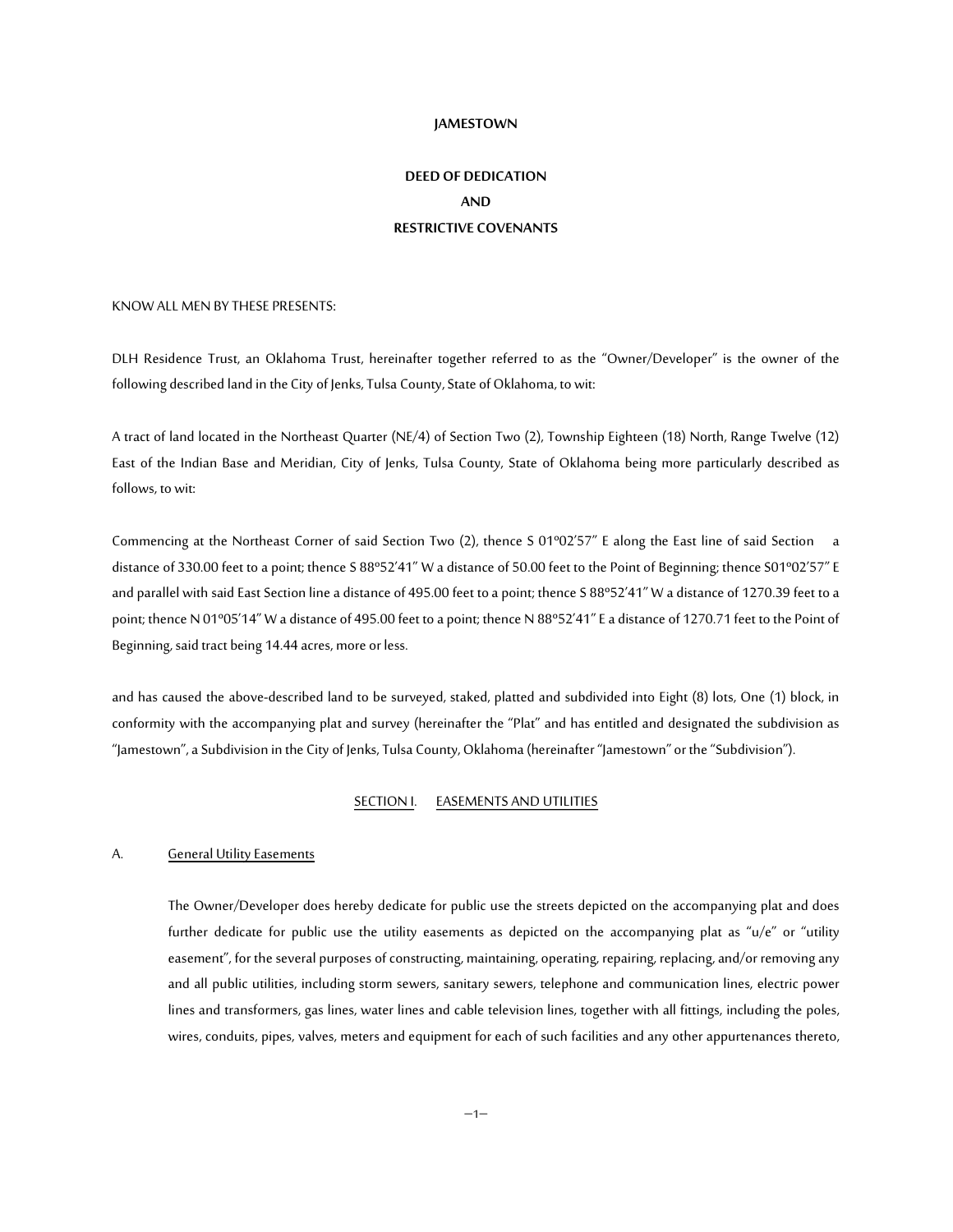with the rights of ingress and egress to and upon the utility easements for the uses and purposes aforesaid, provided however, the Owner/Developer hereby reserves the right to construct, maintain, operate, lay and re-lay water lines and sewer lines, together with the right of ingress and egress for such construction, maintenance, operation, laying and re-laying over, across and along all of the utility easements depicted on the plat, for the purpose of furnishing water and/or sewer services to the area included in the plat. The Owner/Developer herein imposes a restrictive covenant, which covenant shall be binding on each lot owner and shall be enforceable by the City of Jenks, Oklahoma, and by the supplier of any affected utility service, that within the utility easements depicted on the accompanying plat no building, structure or other above or below ground obstruction shall be placed, erected, installed or maintained, provided however, nothing herein shall be deemed to prohibit drives, parking areas, curbing, landscaping, customary screening fences and walls that do not constitute an obstruction.

# B. Underground Service

- 1. Overhead lines for the supply of electric, telephone and cable television services may be located along the east side perimeter boundary of the subdivision, if located within a general utility easement as depicted on the accompanying plat. Street light poles or standards may be served by overhead line or underground cable and elsewhere throughout the subdivision all supply lines shall be located underground in the general utility easements. Service pedestals and transformers, as sources of supply at secondary voltages, may also be located in the general utility easements.
- 2. Underground service cables to all structures which may be located within the subdivision may be run from the nearest service pedestal or transformer to the point of usage determined by the location and construction of such structure as may be located upon the lot, provided that upon the installation of a service cable to a particular structure, the supplier of service shall thereafter be deemed to have a definitive, permanent and effective easement on the lot, covering a 5 foot strip extending 2.5 feet on each side of the service cable, extending from the service pedestal or transformer to the service entrance on the structure.
- 3. The supplier of electric, telephone and cable television services, through its agents and employees, shall at all times have right of access to all general utility easements depicted on the accompanying plat or otherwise provided for in this Deed of Dedication for the purpose of installing, maintaining, removing or replacing any portion of the underground electric, telephone or cable television facilities installed by the supplier of the utility service.
- 4. Lot owners shall be responsible for the protection of the underground service facilities located on their respective lots and each shall prevent the alteration of grade or any construction activity that would interfere with the electric, telephone or cable television facilities. The supplier of service shall be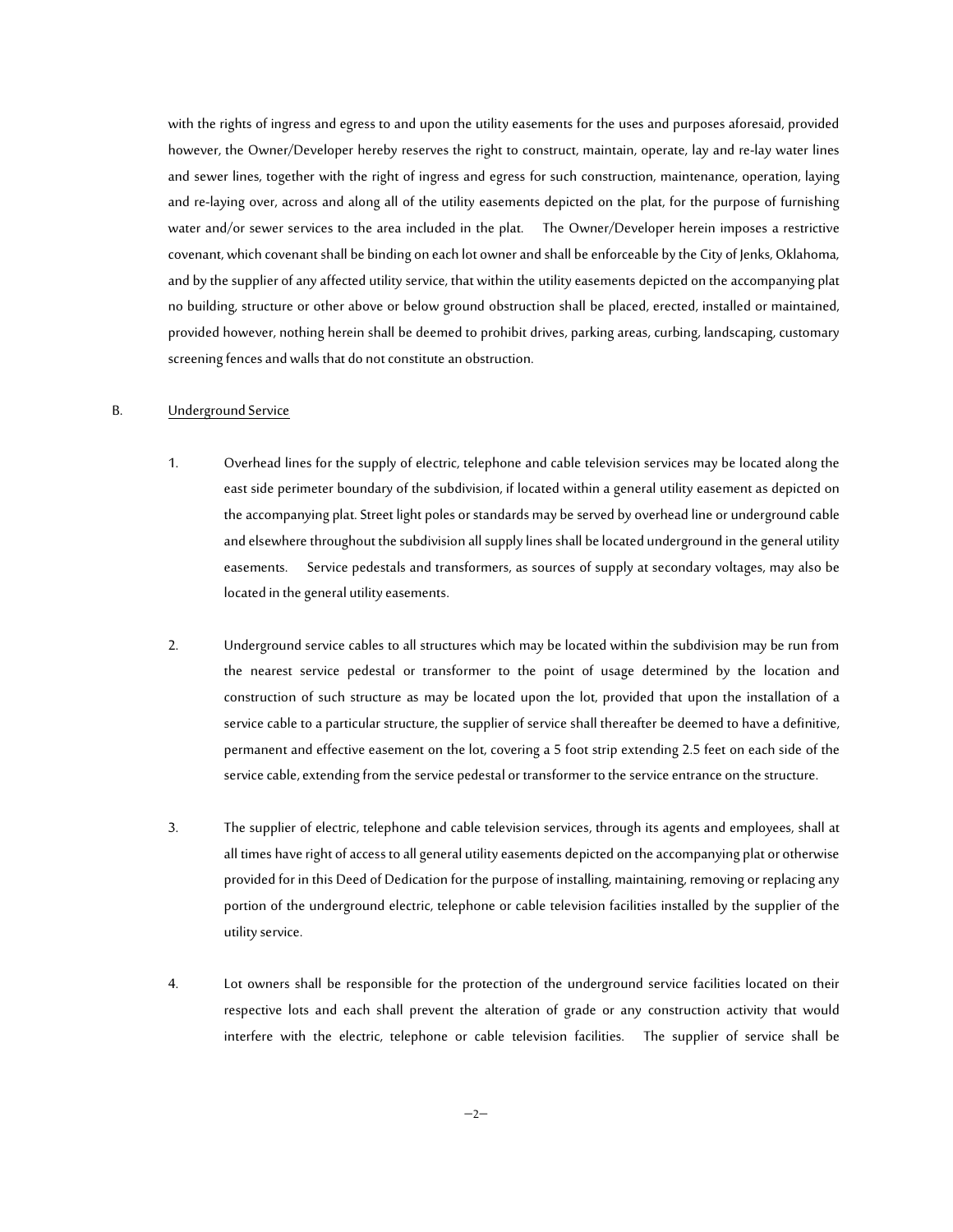responsible for ordinary maintenance of underground facilities, but the owner shall pay for damage or relocation of such facilities caused or necessitated by acts of the owner or his agents or contractors.

5. The foregoing covenants set forth in this paragraph B shall be enforceable by the supplier of the electric, telephone or cable television service and Lot owners agree to be bound hereby.

# C. Water and Storm Sewer Service

- 1. Lot owners shall be responsible for the protection of the public water mains and storm sewers located on their respective lots and shall prevent the alteration of grade or any construction activity which may interfere with said public water main, public storm sewer.
- 2. Within the utility easement areas depicted on the accompanying plat, the alteration of grade in excess of 3 feet from the contours existing upon the completion of the installation of a public water main or storm sewer, or any construction activity which would interfere with public water mains and storm sewers shall be prohibited.
- 3. The City of Jenks, Oklahoma, or its successors, shall be responsible for ordinary maintenance of public water, but Lot owners shall pay for damage or relocation of such facilities caused or necessitated by their acts and/or the acts of their agents or contractors.
- 4. The City of Jenks, Oklahoma, or its successors, shall at all times have right of access to all easements depicted on the accompanying plat, or otherwise provided for in this Deed of Dedication, for the purpose of installing, maintaining, removing or replacing any portion of underground water or sewer facilities.
- 5. The foregoing covenants set forth in this paragraph C shall be enforceable by the City of Jenks, Oklahoma, or its successors, and Lot owners agree to be bound hereby.

# D. Gas Service

- 1. Lot owners shall be responsible for the protection of gas facilities located on their respective lots.
- 2. Within the utility easement areas depicted on the accompanying plat, the alteration of grade in excess of 3 feet from the contours existing upon the completion of the installation of a gas main or any construction activity which would interfere with a gas main shall be prohibited.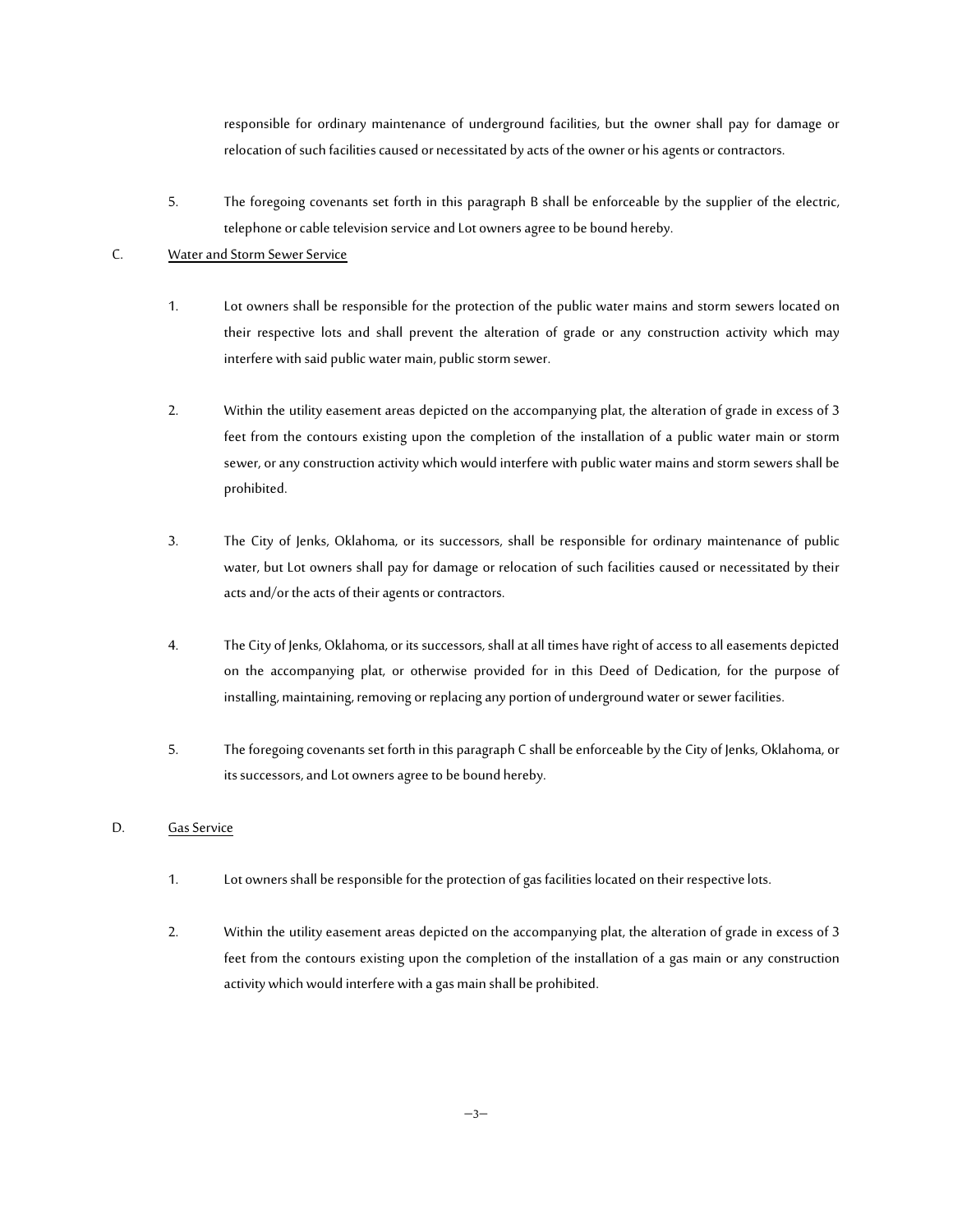- 3. The supplier of gas service shall be responsible for ordinary maintenance of gas mains, but Lot owners shall pay for damage or relocation of such facilities caused or necessitated by their acts and/or the acts of their agents or contractors.
- 4. The supplier of gas service shall at all times have right of access to all easements depicted on the accompanying plat, or otherwise provided for in this Deed of Dedication, for the purpose of installing, maintaining, removing or replacing any portion of gas facilities.
- 5. Underground gas service lines to all structures which may be located within the subdivision may be run from the nearest gas main to the point of usage determined by the location and construction of such structure as may be located upon the lot, provided that upon the installation of a service line to a particular structure, the supplier of service shall thereafter be deemed to have a definitive, permanent and effective easement on the lot, covering a 5 foot strip extending 2.5 feet on each side of the service line, extending from the gas main to the service entrance on the structure.
- 6. The foregoing covenants set forth in this paragraph D shall be enforceable by the supplier of gas service and Lot owners agree to be bound hereby.
- E. Sanitary Sewer Service (individual septic system)
	- 1. Sanitary sewer service for all lots within the Jamestown subdivision will be on individual septic facilities.
	- 2. All septic facilities will be approved and permitted by the Oklahoma Department of Environmental Quality.
	- 3. Septic facilities shall be permitted, installed and operationally prior to issuance of a certificate of occupancy by the City of Jenks.
- F. Stormwater Detention
	- 1. The Owner/Developer does hereby grant and establish a perpetual easement on, over and across Lot 8 Block 1 (hereinafter referred to as the "Detention Easement Areas") for the purposes of permitting the flow, conveyance, detention and discharge of stormwater runoff from the various lots within the subdivision.
	- 2. Detention and other drainage facilities constructed within the Detention Easement Areas shall be in accordance with standards and specifications approved by the City of Jenks, Oklahoma.
	- 3. Detention and other drainage facilities shall be maintained by the Property Owners' Association (to be formed pursuant to Section III) to the extent necessary to achieve the intended drainage and detention functions including repair of appurtenances and removal of obstructions and siltation. The Property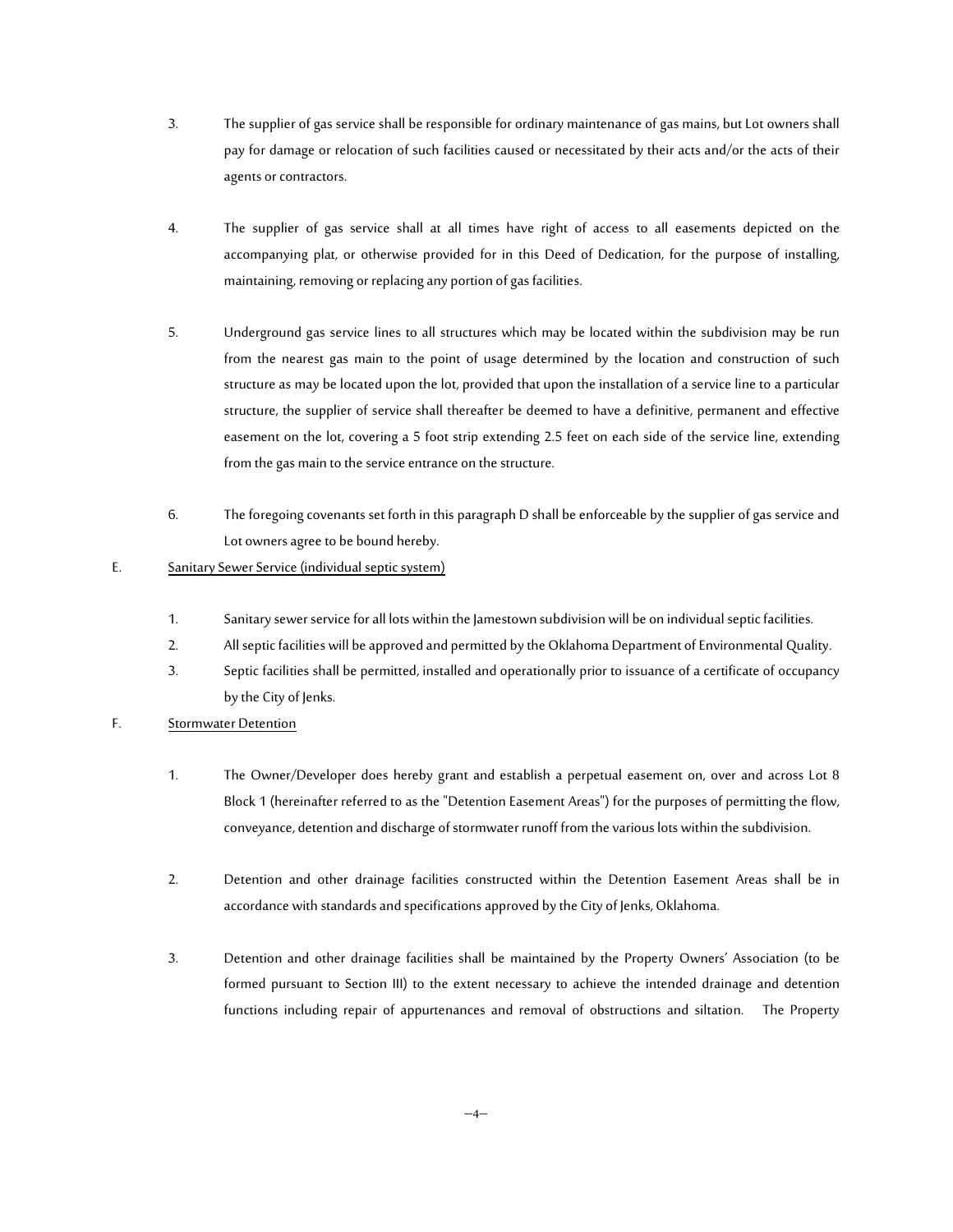Owners' Association shall provide routine and customary grounds maintenance within the Detention Easement Areas which shall be in accordance with the following standards:

- a. The Detention Easement Areas shall be kept free of litter.
- b. The Detention Easement Areas shall be mowed during the growing season at intervals not exceeding 4 weeks.
- c. In the event the Property Owners' Association should fail to properly maintain the Detention Easement Areas as above provided, the City of Jenks, Oklahoma, or its designated contractor may enter the Detention Easement Areas and perform such maintenance, and the cost thereof shall be paid by the Property Owners' Association.
- d. In the event the Property Owners' Association, after completion of the maintenance and receipt of a statement of costs, fails to pay the cost of maintenance as above set forth, the City of Jenks, Oklahoma may file of record a copy of the statement of costs and thereafter the costs shall be a lien against each residential lot within the subdivision, provided however, the lien against each residential lot shall not exceed 1/8th of the costs.
- e. A lien established as above provided may be foreclosed by the City of Jenks, Oklahoma.

# G. Surface Drainage and Lot Grading Restriction

Each Lot shall *receive* and *drain*, in an unobstructed manner, the storm and surface waters from lots, drainage areas of higher elevation, and public streets and easements. No lot owner shall construct or permit to be constructed any fencing or other obstructions which would impair the drainage of storm and/or surface waters over and across his lot. The foregoing covenants set forth in this paragraph F shall be enforceable by any affected lot owner and by the City of Jenks, Oklahoma.

# H. Limits of No Access

The undersigned Owner/Developer hereby relinquishes rights of vehicular ingress or egress from any portion of the property adjacent to South Union Avenue designated as "Limits of No Access" (L.N.A.) on the accompanying plat. The LNA may be amended or released by the Jenks Planning Commission, or its successor, with the approval of the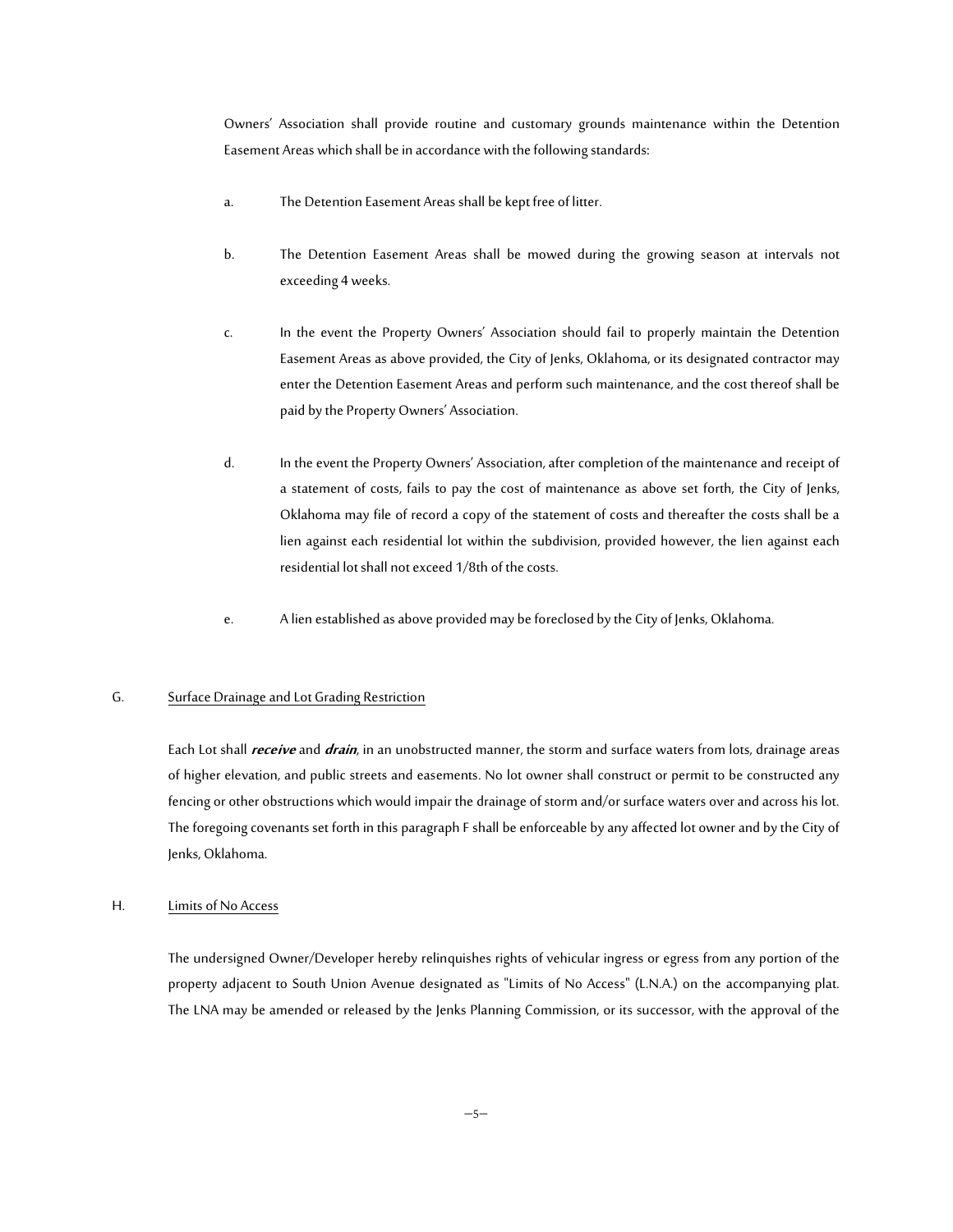City of Jenks, Oklahoma, or as otherwise provided by the statutes and laws of the State of Oklahoma. The LNA established shall be enforceable by the City of Jenks, Oklahoma.

### I. Paving and Landscaping Within Easements

Lot owners affected shall be responsible for the repair of damage to landscaping and paving occasioned by necessary installation or maintenance of underground water, sewer, storm sewer, natural gas, communication, cable television or electric facilities within the easement areas depicted upon the accompanying plat. Provided, however, the City of Jenks, Oklahoma or the supplier of the utility service shall use reasonable care in the performance of such activities.

# J. Minimum Building Setbacks and Yards

- 1. No building or part thereof, except open porches and terraces, shall be located nearer to the right of way of an adjoining public street than the building line depicted on the accompanying plat.
- 2. No residence shall be built nearer than fifteen (15) feet to any side lot on one side, and fifteen (15) feet on the other side, thus requiring a combined total of at least ten (30) feet between the residence and both side lot lines. Where side lot easements are shown greater than the foregoing, no encroachment shall be allowed on the easement.
- 3. The minimum rear yard shall be twenty-five (25) feet.
- 4. No building, whether principal or accessory, shall encroach upon any utility easement as depicted on the accompanying plat.

#### SECTION II. PRIVATE RESTRICTIONS

# A. Architectural Committee.

1. Plan Review. No building, fence, wall, or exterior antenna shall be erected, placed or altered (including exterior painting) on any Lot until the plans and specifications have been approved in writing by the Owner/Developer, its authorized representatives or successors, hereinafter referred to as the "Architectural Committee." For each building, the required plans and specifications shall be submitted in duplicate and include a site plan, floor plan, exterior elevations, drainage and grading plans, exterior materials and color scheme. In the event the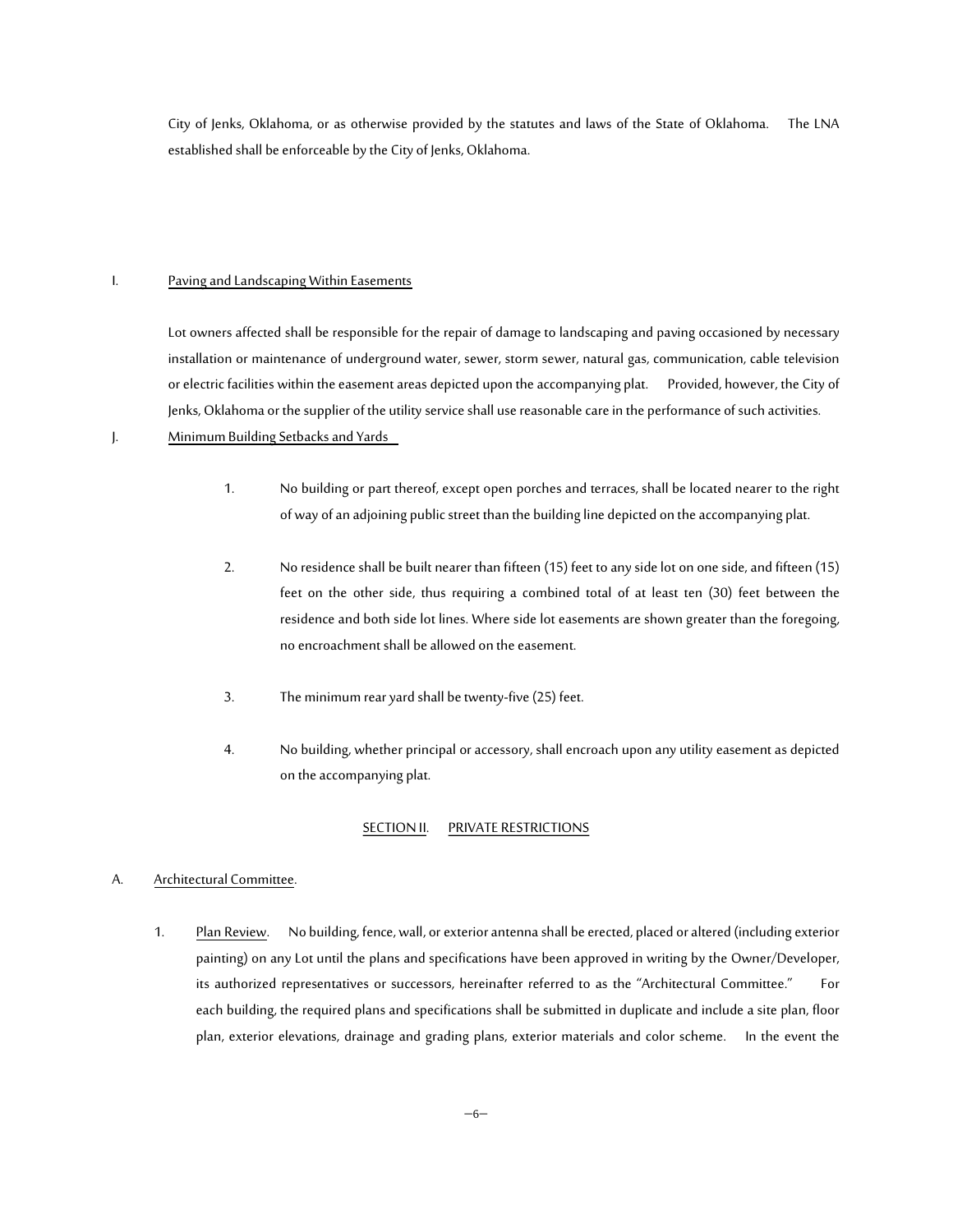Architectural Committee fails to approve or disapprove plans and specifications submitted to it as herein required within ten (10) days after submission, the plans so submitted shall be deemed approved. The development and use of the subject Lot shall thereafter be in substantial compliance with the approved plans or approved amendments thereto. In the event no suit to enjoin the erection of the building or structure or the making of an alteration has been commenced prior to the  $30<sup>th</sup>$  day following completion thereof, approval of the Architectural Committee shall not be required and this covenant shall be deemed to have been fully complied with.

- 2. Committee Purpose. The Architectural Committee's purpose is to promote good design and compatibility within the Subdivision and in its review of plans or determination of any waiver as hereinafter authorized may take into consideration the nature and character of the proposed building or structure, the materials of which it is to be built, the availability of alternative materials, the site upon which it is proposed to be erected and the harmony thereof with the surrounding area. The Architectural Committee shall not be liable for any approval, disapproval or failure to approve hereunder, and its approval of building plans shall not constitute a warranty or responsibility for building methods, materials, procedures, structural design, grading or drainage or code violations. The approval or failure to approve building plans shall not be deemed a waiver of any restriction. Nothing herein contained shall be deemed to prevent any Lot owner in the Subdivision from prosecuting any legal action relating to improvements within the Subdivision which they would otherwise be entitled to prosecute.
- 3. Transfer of Duties. The powers and duties of the Architectural Committee shall, on January 1, 2018, be deemed transferred to The Lantern Hill Property Owners' Association, Inc. (to be established as set forth within Section III hereof), or upon written assignment to said Property Owners' association by the Architectural Committee, whichever event first occurs, and thereafter the foregoing powers and duties shall be exercised by the board of directors of the Association.

#### B. Use (Residential).

The use of the Lots shall be limited to detached single-family residences and customary accessory uses. No more than one residence shall be permitted upon each platted Lot. Lot splits shall be prohibited throughout Jamestown.

- 1. All lots within the residential zoned areas to meet RE (Residential Estate) bulk and area requirements as per City of Jenks zoning code.
- 2. Buildings and or improvement to residential lots are subject to the architectural committee review per section II.A above.

# C. Floor Area.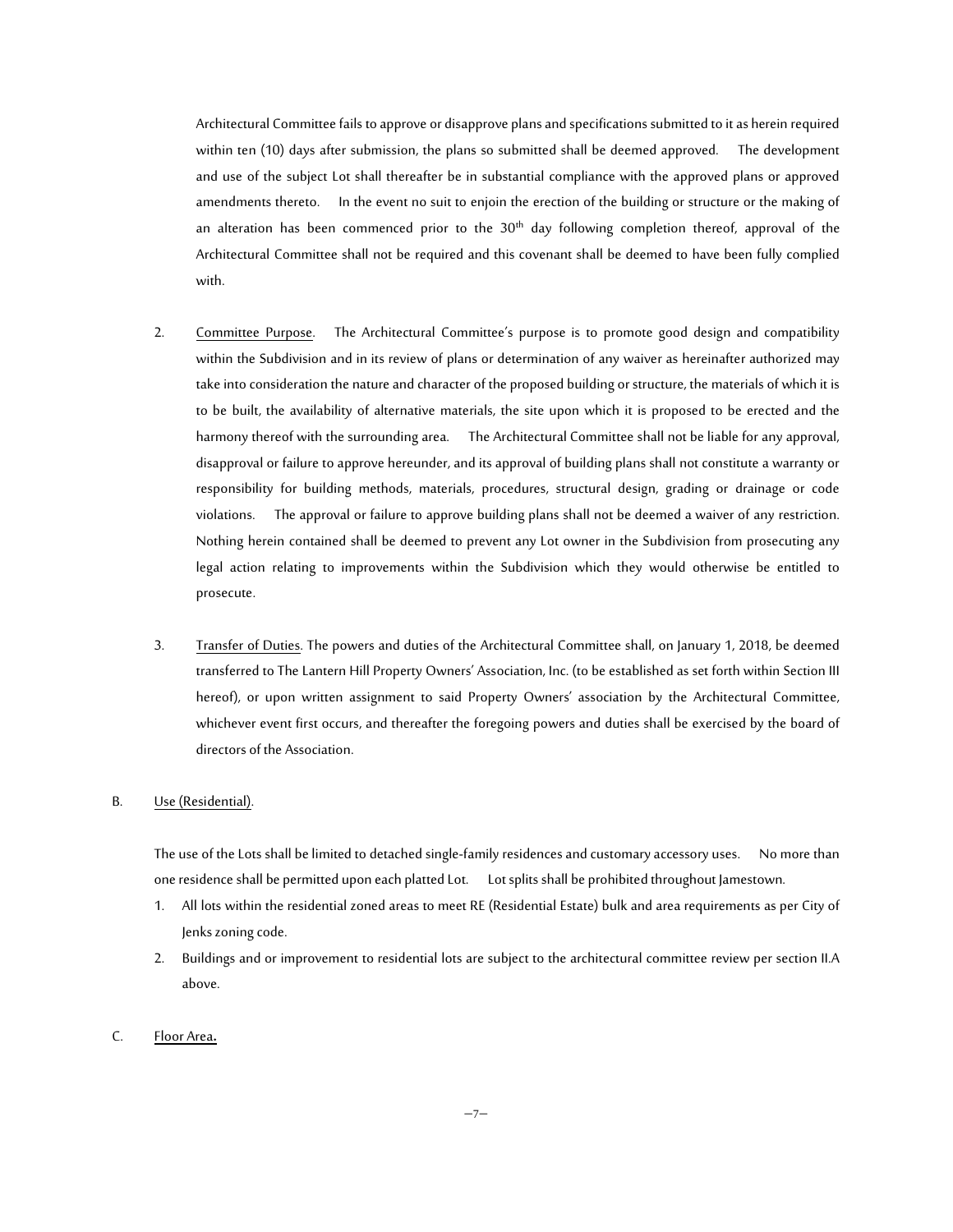No dwelling on any Lot shall be constructed with less than one thousand eight hundred (1,800) square feet of enclosed living area for any one single family unit, exclusive of open porches, garages, or breezeways.

### D. Maximum Building Height.

No building shall exceed two stories or thirty five feet in height except as approved by the Architectural Committee.

E. Garages.

Garages shall provide a minimum of two parking spaces for automobiles. All garages shall be attached to the residence. Garages shall be enclosed. Carports are prohibited. Garage doors shall not contain glass. Detached garages may be permitted with Architectural Committee approval.

# F. Foundations.

All exposed dwelling foundations and/or stem walls shall be of masonry.

#### G. Masonry.

The exterior surface of all dwellings, except windows and doors, shall be 50% masonry to the first floor plate line. Provided, however, that the Architectural Committee may waive this restriction.

# H. Windows.

Windows of all dwellings shall be vinyl or wood.

I. Roof Pitch.

No dwelling shall have a roof pitch of less than 6/12. Porches and patios shall not have a roof pitch of less than 4/12.

# J. Roofing Materials.

Roofing for a dwelling shall be Tamko Heritage 30 year Thunderstorm Grey in color. Provided, however, that if such roofing should not be reasonably available, alternative roofing approved by the Architectural Committee shall be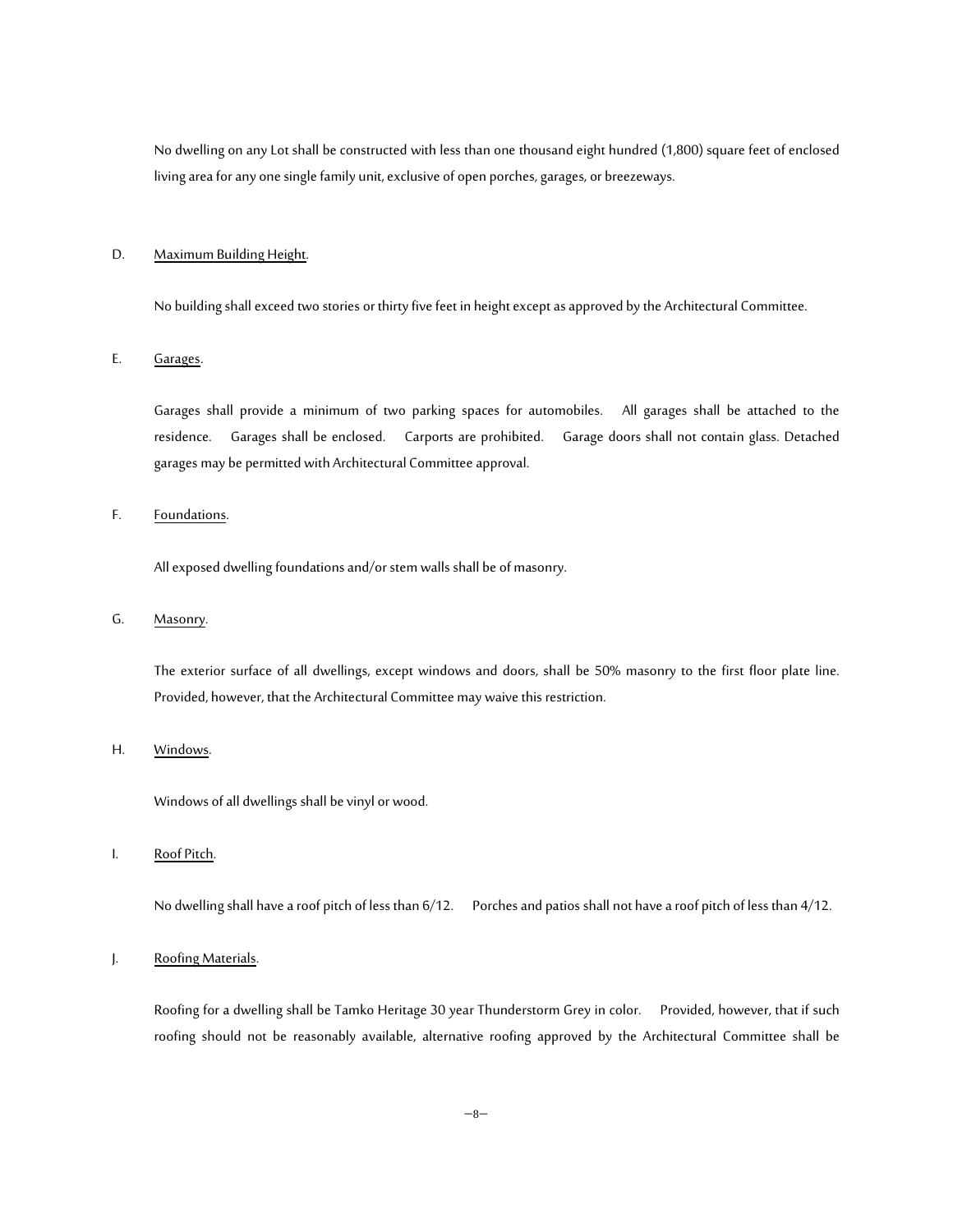permitted upon determination of the Architectural Committee that the alternative is of equal or superior quality and of a design and color compatible with the roofing material above specified.

# K. Driveways.

Driveways shall be concrete or asphalt and require approval of the Architectural Committee prior to construction.

# L. Fencing.

Fences shall be constructed of chain link (black vinyl coated), brick, stone, brick and stone, brick and frame, stone and frame, wrought iron and frame. No fence more than six (6) feet in height shall be permitted on any Lot, except for privacy screening adjacent to patios which may be seven (7) feet in height. Ornamental fences, not exceeding three (3) feet in height, where compatible to the architecture of the residence, may be built forward of the building line shown on the plat.

No fence, except as provided above, shall be erected nearer to the front lot line than the twenty five (25) foot building line or nearer to the side street lot line than the side building line shown on the recorded plat.

#### M. Seasonal Decorations

All seasonal decorations shall be removed no later than thirty (30) calendar days from the day of the actual holiday.

#### N. On-site Construction.

No residence or building built off-site shall be moved to or placed on any Lot.

### O. Outbuildings.

No trailer, tent, shack, garage, barn or other out-building erected on a Lot shall at any time be used as a residence, temporarily or permanently, nor shall any structure of a temporary character be used as a residence. This covenant shall not be construed to prohibit the erection and maintenance of servant's quarters to be occupied by regularly employed domestic servants of the owner of the Lot, provided that the rental of any servant's quarters described as "garage apartments" to persons other than domestic servants of the owners of the Lot is hereby prohibited.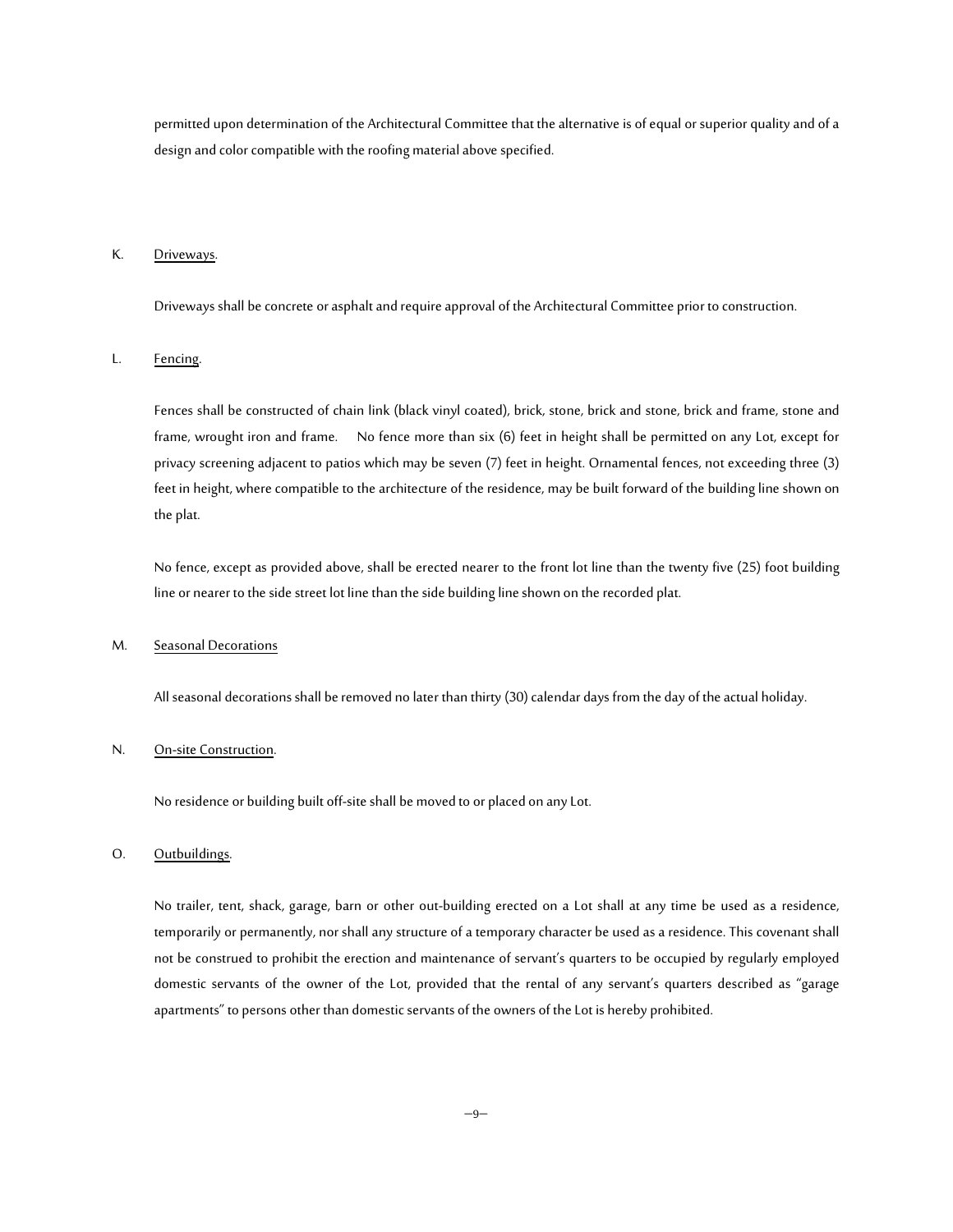### P. Swimming Pools.

Above ground swimming pools are prohibited.

# Q. Antennas.

No radio or television antennas, placed on any roof of any building erected on any Lot, or any free standing antennas erected on any Lot, shall be permitted at a height exceeding the elevation of the top of the ridge line of the roof of the residence on the Lot. All dish-type or similar satellite receiving antennas on all Lots shall be screened from public view when viewed from the street and shall not exceed 20" in diameter.

# R. Lot Maintenance.

No inoperative vehicle or machinery shall be stored on any Lot. Each Lot shall be maintained in a neat and orderly condition free of rubbish, trash and other debris and shall be cut, trimmed or mowed to prevent growth of weeds or tall grass.

### S. Recreational Vehicles.

Boats, trailers, campers and other recreational vehicular equipment shall not be stored on any Lot, for more than twenty four (24) hours, except within an enclosed garage.

### T. Non-recreational trailers, machinery and equipment

No non-recreational trailers, machinery or equipment shall be stored, placed or parked on any Lot, except within an enclosed garage, or on any street within the Subdivision; provided however, nothing herein shall prohibit the parking of vehicles, machinery and equipment when being utilized in connection with construction services pertaining to a residence.

# U. Garbage Receptacles.

No exposed garbage can, trash can, trash burning apparatus or structure, shall be placed on any Lot or any Reserve Area.

# V. Noxious Activity.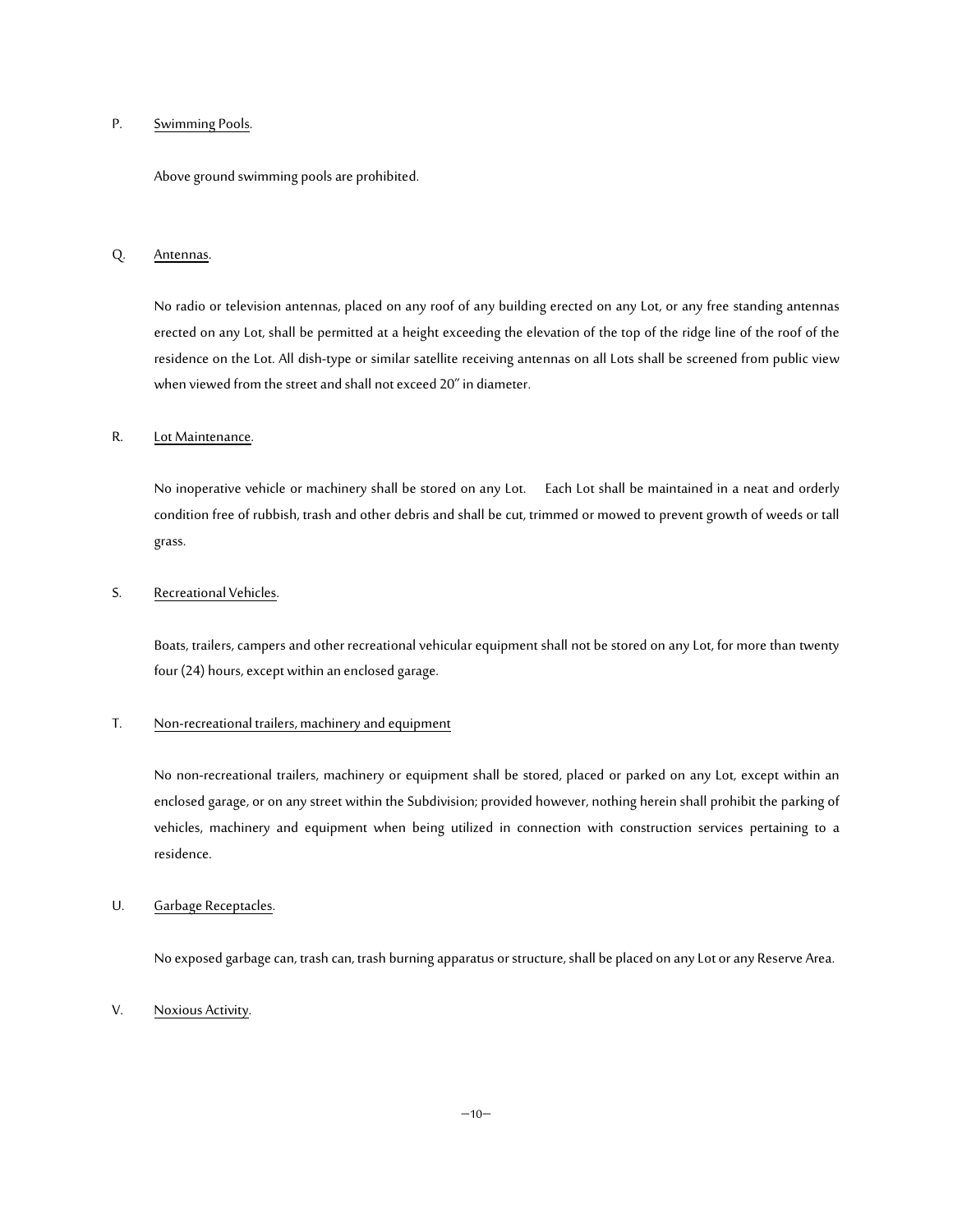No noxious or offensive trade or activity shall be carried out upon any Lot. Nor shall anything be done thereon that may be or may become an annoyance or nuisance to the Subdivision.

# W. Signage.

No sign of any kind shall be displayed to the public view on any Lot except one sign of not more than 6 square feet advertising the sale or rental of the real property thereon.

#### X. Materials and Storage.

No Lot shall be used for the storage of materials for a period of greater than thirty (30) days prior to the start of construction and the construction shall be completed within nine (9) months thereafter. Each Lot shall be maintained in a neat and orderly condition during construction.

#### Y. Basketball Goals.

No basketball goal or structure shall be permitted in any of the street rights of way.

#### Z. Inoperative Vehicles.

No inoperative vehicle or machinery shall be stored on any Lot. Each Lot shall be maintained free of rubbish, trash, or other debris and shall be cut, trimmed or mowed to prevent growth of weeds or tall grass.

# AA. Use (Commercial)

All lots within the commercially zoned areas to meet CS (Commercial Shopping Center District) bulk and area requirements as per City of Jenks zoning code.

3. Buildings and or improvement to commercial lots are subject to the architectural committee review per section II.A above.

# SECTION III. PROPERTY OWNERS' ASSOCIATION

### A. Formation of Property Owners' Association

The Owner/Developer has formed or shall cause to be formed an association of the owners of the Lots within Jamestown (hereinafter referred to as the "Property Owners' Association") to be established in accordance with the statutes of the State of Oklahoma, and to be formed for the general purposes of maintaining the common areas,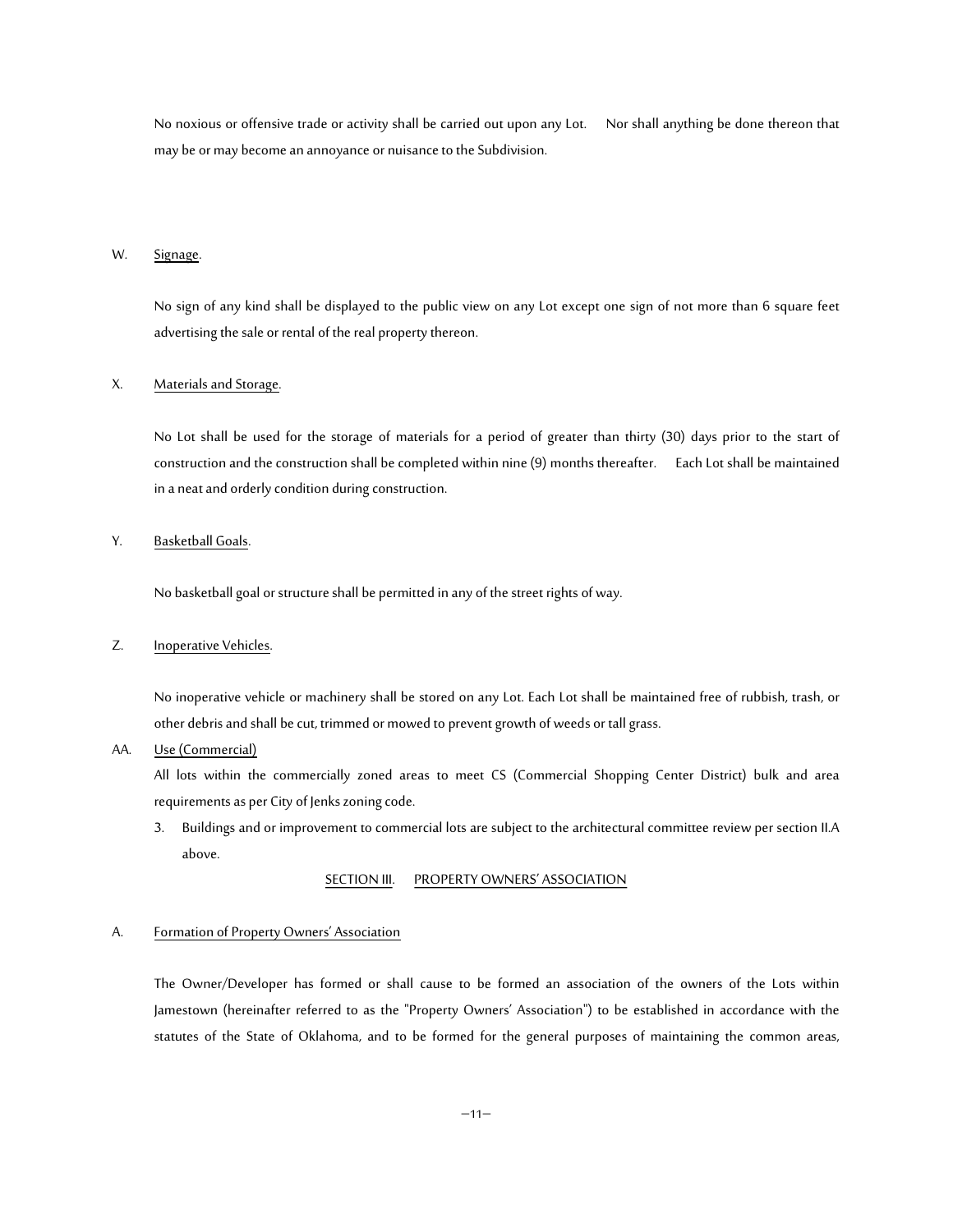including but without limitation the storm water detention facilities and enhancing the value, desirability and attractiveness of Jamestown.

### B. Membership

Every person or entity who is a record owner of the fee interest of a Lot shall be a member of the Property Owners' Association. Membership shall be appurtenant to and may not be separated from the ownership of a Lot.

#### C. Assessment

Each record owner of a Lot shall be subject to assessment by the Property Owners' Association for the purposes of improvement and maintenance of the storm water detention facilities, reserve areas and other common areas.

#### SECTION IV. ENFORCEMENT, DURATION, AMENDMENT AND SEVERABILITY

#### A. Enforcement

The restrictions herein set forth are covenants to run with the land and shall be binding upon the Owner/Developer, its successors and assigns. Within the provisions of Section I. Easements and Utilities are set forth certain covenants and the enforcement rights pertaining thereto, and additionally the covenants within Section I. whether or not specifically therein so stated shall inure to the benefit of and shall be enforceable by the City of Jenks, Oklahoma. The covenants contained in Section II. Private Restrictions and Section III. Property Owners' Association shall inure to the benefit of any owner of a Lot and the Property Owners' Association. If the undersigned Owner/Developer, or its successors or assigns, shall violate any of the covenants within Section III it shall be lawful for any owner of a Lot or the Property Owners' Association to maintain any action at law or in equity against the person or persons violating or attempting to violate any such covenant, to prevent him or them from so doing or to compel compliance with the covenant. In any judicial action brought to enforce the covenants established within this Deed of Dedication, the defense that the party initiating the equitable proceeding has an adequate remedy at law, is hereby waived. In any judicial action brought by any owner of a Lot or the Association, which action seeks to enforce the covenants contained in Section II and/or to recover damages for the breach thereof, the prevailing party shall be entitled to receive reasonable attorney fees and costs and expenses incurred in such action.

#### B. Duration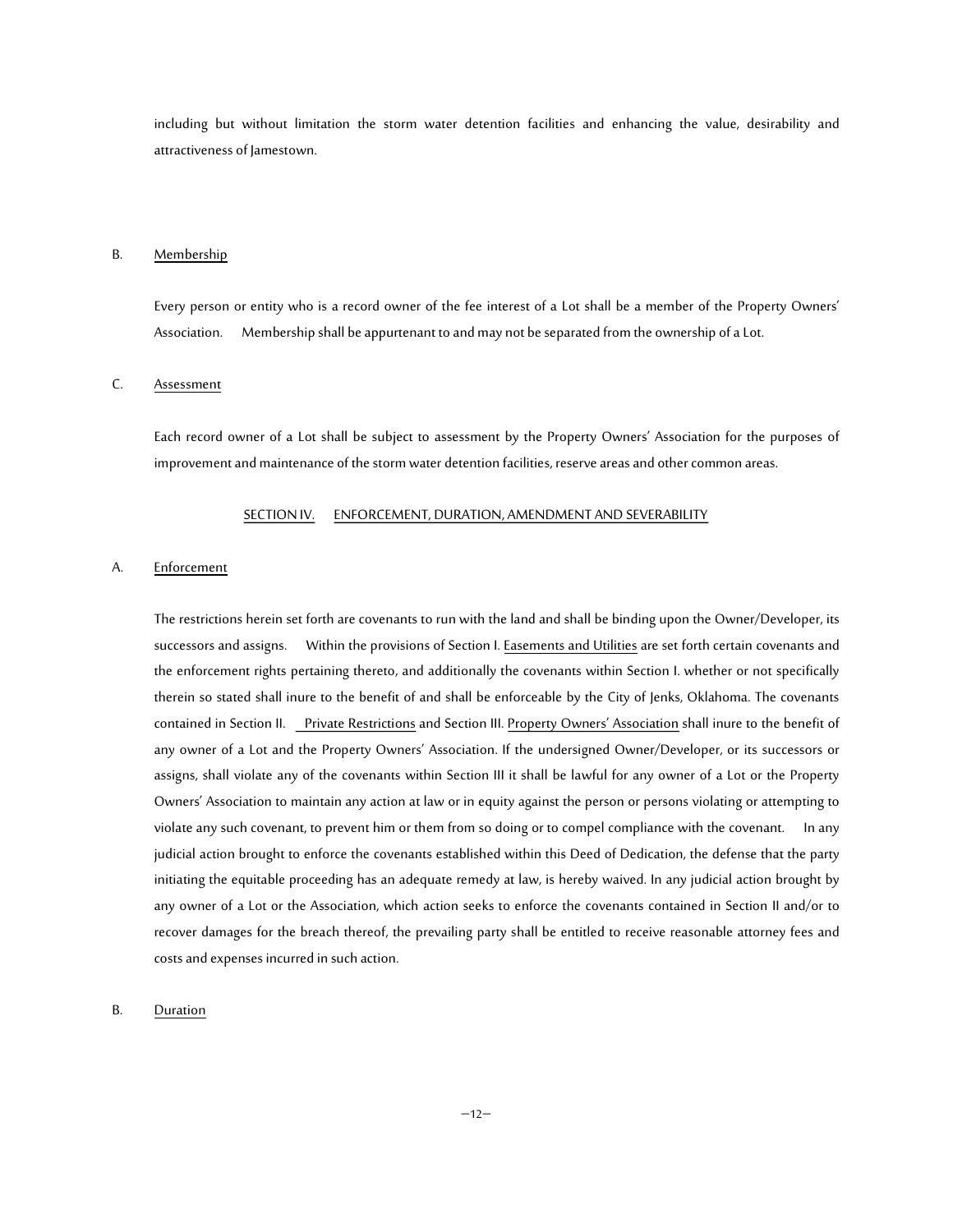These restrictions, to the extent permitted by applicable law, shall be perpetual, but in any event shall be in force and effect for a term of not less than twenty (20) years from the date of the recording of this Deed of Dedication unless terminated or amended as hereinafter provided.

# C. Amendment

The covenants contained within Section I, Easements and Utilities, may be amended or terminated at any time by a written instrument signed and acknowledged by the owner of the land to which the amendment or termination is to be applicable and approved by the City of Jenks, Oklahoma, or its successors. The covenants and restrictions contained within Section II, Private Restrictions, may be amended or terminated at any time by a written instrument signed and acknowledged by the Owner/Developer during such period that the Owner/Developer is the owner of at least one (1) Lot. The covenants and restrictions contained within Section III. Property Owners' Association may be amended or terminated at any time by a written instrument signed and acknowledged by the Owner/Developer during such period that the Owner/Developer is the owner of at least one (1) Lot. In the event of any conflict between an amendment or termination properly executed by the Owner/Developer during its ownership of at least one (1) Lot and any amendment or termination evidenced by an instrument properly executed by the president of the Property Owners' Association, the instrument executed by the Owner/Developer shall prevail during its ownership of at least one (1) Lot. The provisions of any instrument amending or terminating covenants as above set forth shall be effective from and after the date, it is properly recorded.

# D. Severability

Invalidation of any restriction set forth herein, or any part thereof, by an order, judgment, or decree of any Court, or otherwise, shall not invalidate or affect any of the other restrictions or any part thereof as set forth herein, which shall remain in full force and effect.

l

IN WITNESS WHEREOF, DLH Residence Trust, an Oklahoma Trust, has executed this instrument this \_\_\_\_ day of \_\_\_\_\_\_\_\_\_\_\_\_\_\_\_\_\_, 2022.

> DLH Residence Trust an Oklahoma Trust

> > Loy Hall, Trustee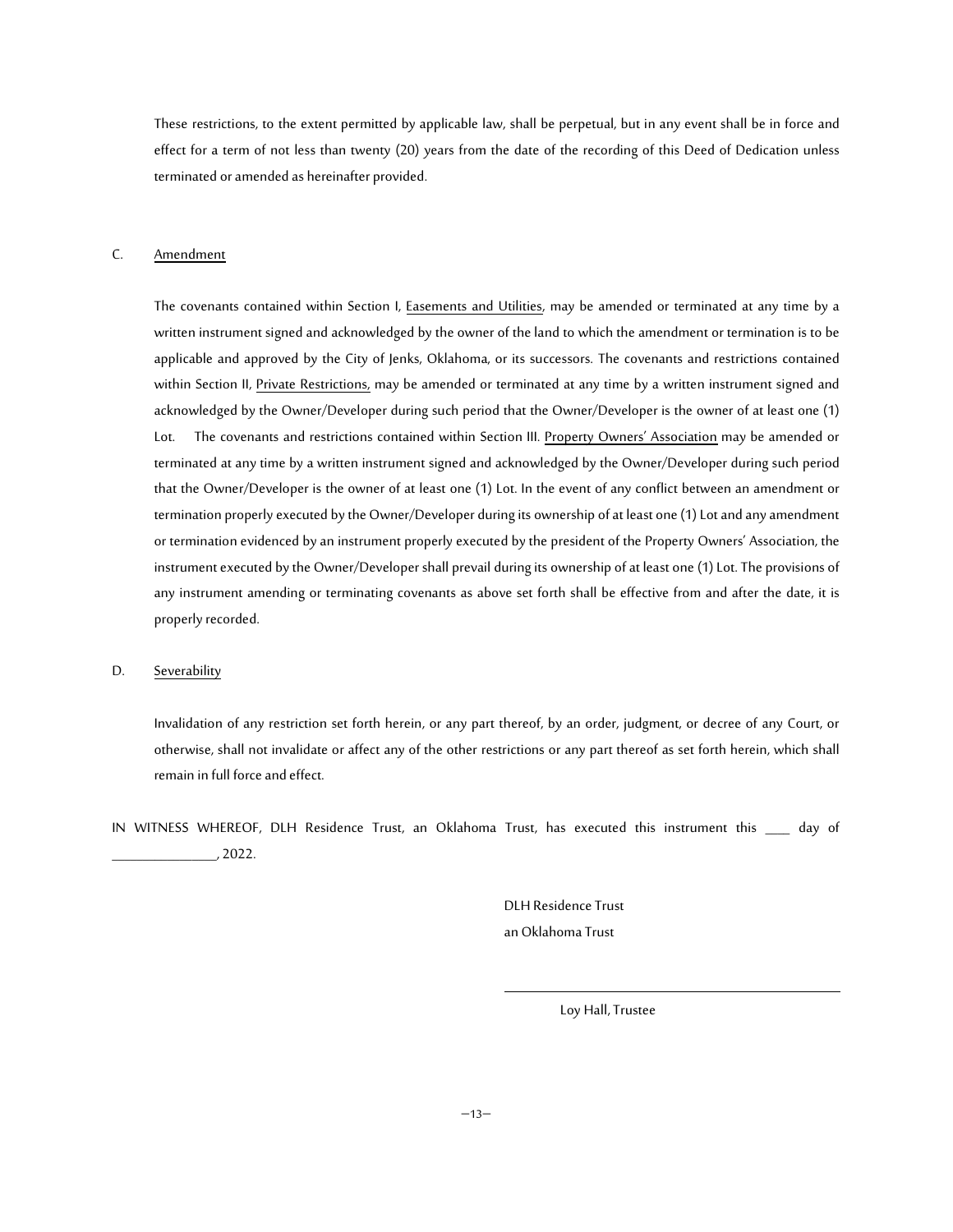### STATE OF OKLAHOMA)

 $\frac{1}{2}$  ss.

# COUNTY OF TULSA)

This instrument was acknowledged before me on this \_\_\_\_\_\_\_\_\_\_\_\_\_\_\_\_\_\_\_\_\_ day of , 2022 by Loy Hall as Trustee of DLH Residence Trust, an Oklahoma Trust.

l

Notary Public

My commission expires: My commission number is:

# CERTIFICATE OF SURVEY

I, E. Dane Trout, a Registered Professional Land Surveyor, in the State of Oklahoma, do hereby certify that I have carefully and accurately surveyed, subdivided, and platted the tract of land described above, and that the accompanying plat designated herein as "Jamestown", a subdivision in the City of Jenks, Tulsa County, State of Oklahoma, is a representation of the survey made on the ground using generally accepted practices and meets or exceeds the Oklahoma Minimum Standards for the Practice of Land Surveying.

l

 E. Dane Trout Registered Professional Land Surveyor Oklahoma No.1893

STATE OF OKLAHOMA ) ). COUNTY OF TULSA (

The foregoing Certificate of Survey was acknowledged before me on this \_\_\_\_\_\_\_\_ day of 2022, by E. Dane Trout, as a registered professional land surveyor.